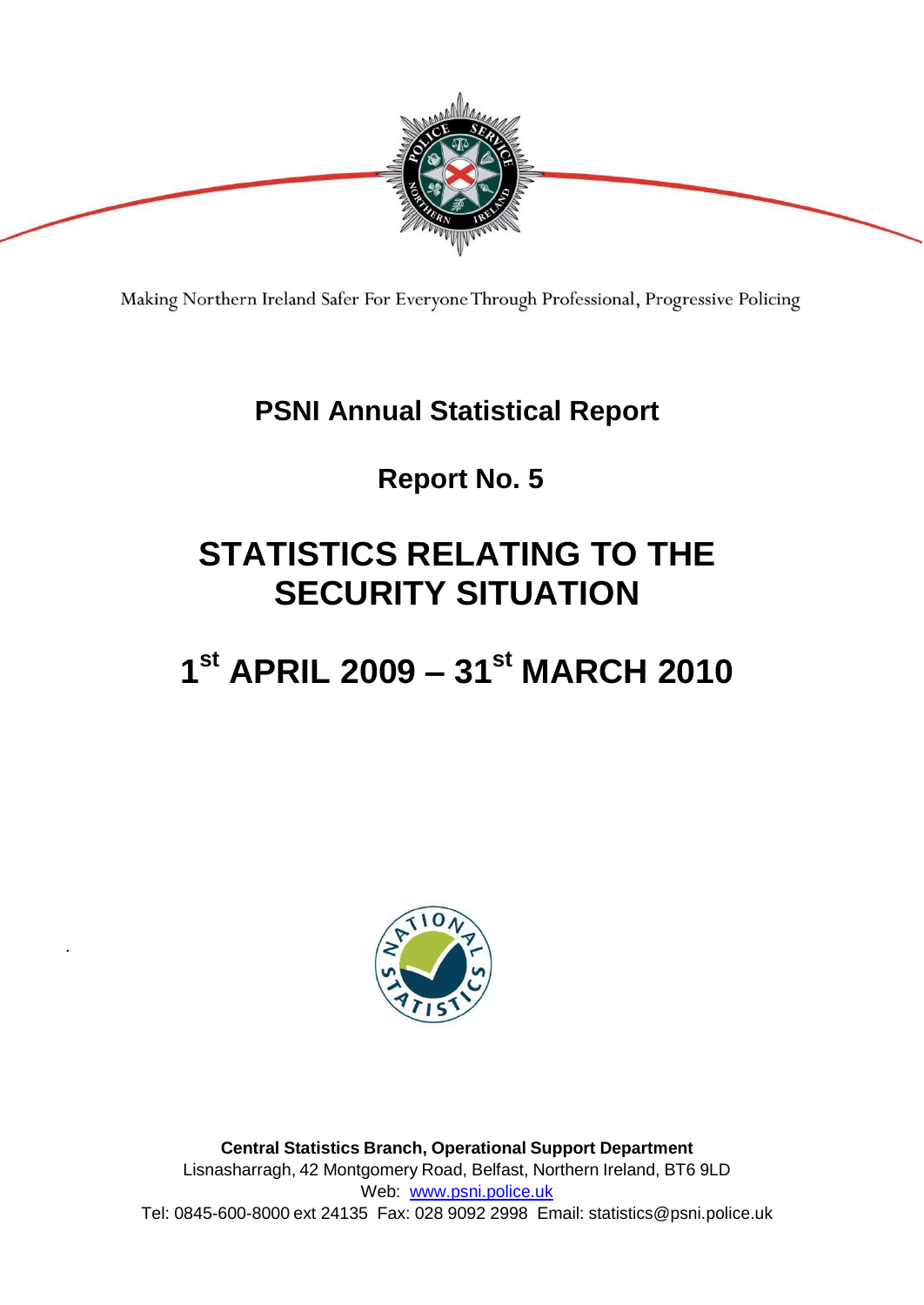# 5. Statistics Relating to the Security Situation

**Summary** 

| Figure 5.1 | Deaths Due to the Security Situation<br>2000/01 - 2009/10                                              |
|------------|--------------------------------------------------------------------------------------------------------|
| Table 5.2  | Deaths Due to the Security Situation<br>$2000/01 - 2009/10$                                            |
| Figure 5.3 | Shooting and Bombing Incidents<br>2000/01 - 2009/10                                                    |
| Table 5.4  | <b>Security-Related Incidents</b><br>2000/01 - 2009/10                                                 |
| Figure 5.5 | Casualties as a Result of Paramilitary-style<br>Shootings 2000/01 - 2009/10                            |
| Figure 5.6 | Casualties as a Result of Paramilitary-style<br>Assaults 2000/01 - 2009/10                             |
| Table 5.7  | Casualties as a Result of Paramilitary-style<br>Attacks 2000/01 - 2009/10                              |
| Table 5.8  | Firearms, Ammunition and Explosives Finds<br>2000/01 - 2009/10                                         |
| Table 5.9  | Persons Arrested under Section 41 of the Terrorism Act and<br>subsequently Charged $2001/02 - 2009/10$ |

Data Quality: The PSNI's statistics on the security situation are collated by the PSNI's Central Statistics Branch. These statistics are produced to high professional standards as set out in the Code of Practice for Official Statistics.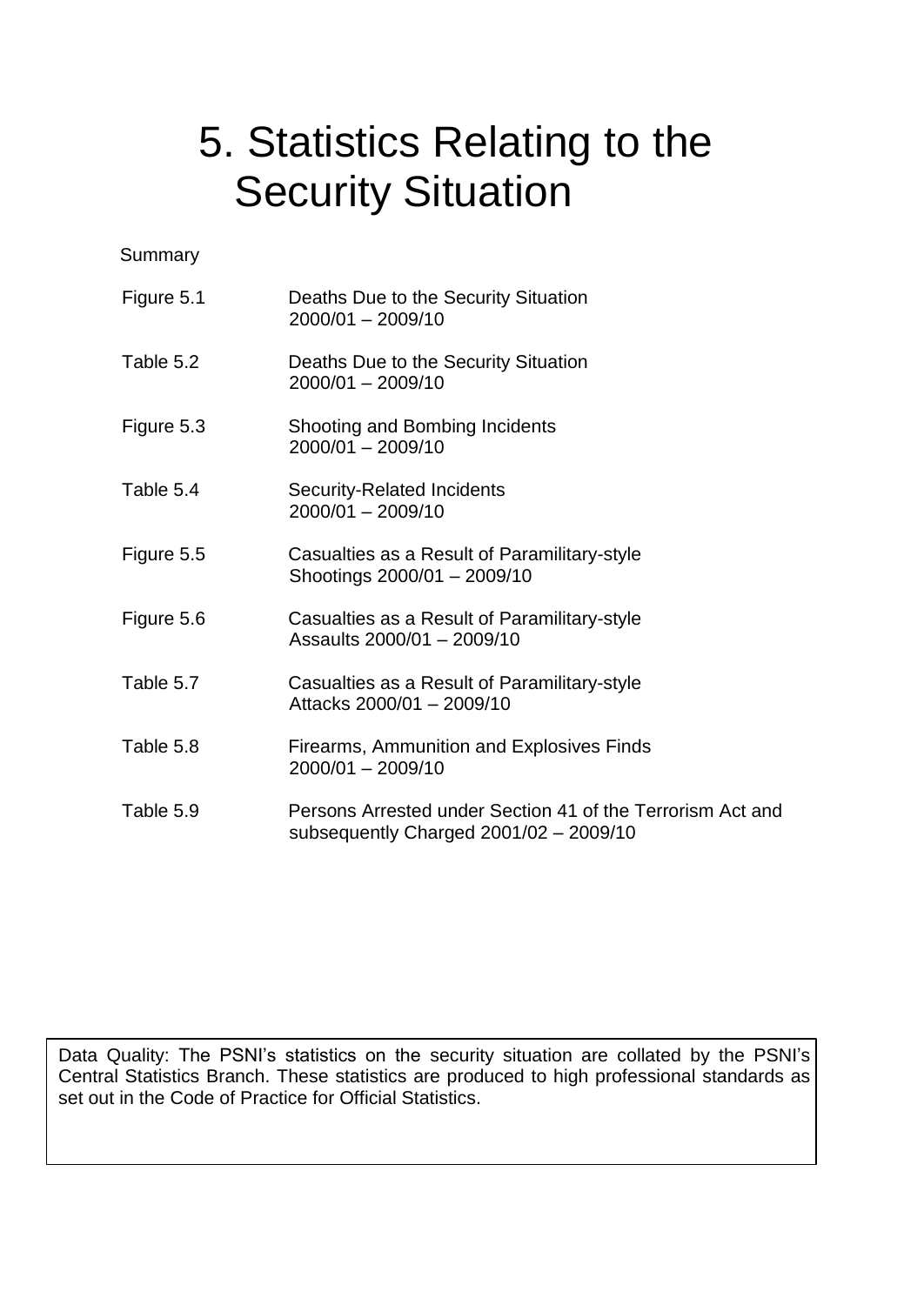#### **5. Statistics Relating to the Security Situation**

#### **Summary**

#### **Deaths due to the Security Situation**

 During 2009/10 there were two security related deaths, three fewer than in the previous year.

#### **Security-Related Incidents**

 The number of shooting incidents increased from 54 in 2008/09 to 79 in 2009/10. There was also an increase in the number of bombing incidents (from 46 in 2008/09 to 50 in 2009/10).

#### **Paramilitary-style Attacks**

 During 2009/10 there were 127 casualties as a result of paramilitary-style attacks (i.e. both shootings and assaults), more than double the 61 casualties recorded in the previous year.

 Paramilitary-style **shootings** accounted for 45 casualties, 1 of which was attributed to loyalists and 44 to republicans.

 Paramilitary-style **assaults** accounted for the remaining 82 victims with 69 of such assaults attributed to loyalists and 13 to republicans.

 In comparison with the previous year, the number of casualties of paramilitary-style shootings increased by 25 while the number of casualties of paramilitary-style assaults increased by 41.

#### **Firearms, Ammunition and Explosives Finds**

 There were 77 firearms and 34,962 rounds of ammunition found during 2009/10. In addition, 2.2kg of explosives were recovered during the year.

#### **Persons Arrested under Section 41 of the Terrorism Act and subsequently Charged**

 In 2009/10, a total of 169 persons were arrested under section 41 of the Terrorism Act and 36 persons were subsequently charged.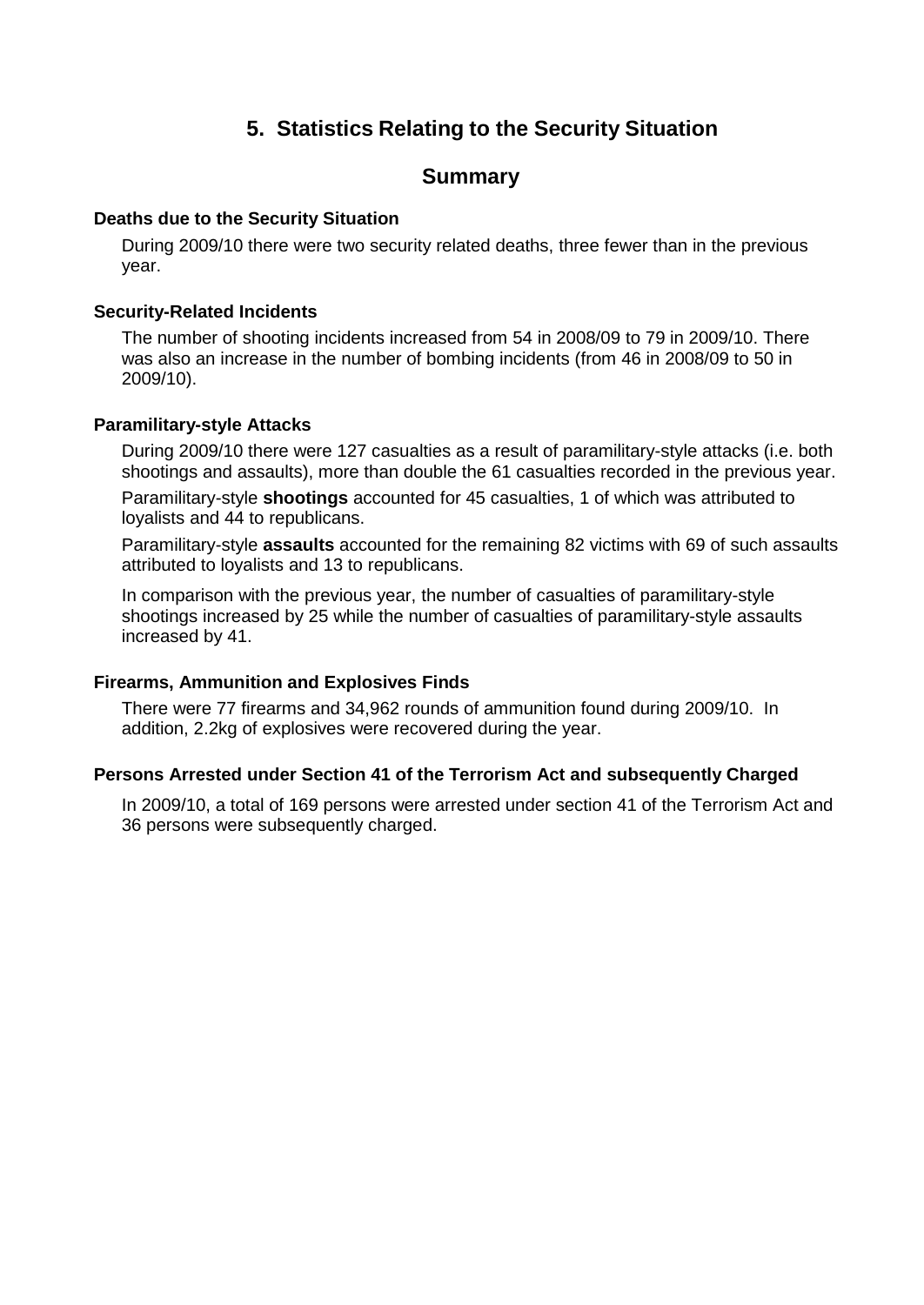

**Figure 5.1: Deaths <sup>1</sup> Due to the Security Situation 2000/01 – 2009/10**

**Table 5.2: Deaths<sup>1</sup> Due to the Security Situation 2000/01 – 2009/10**

|         | <b>Police</b> | <b>Police</b><br><b>Reserve</b> | Army | <b>RIR</b> | <b>Civilian</b> | <b>Totals</b> |
|---------|---------------|---------------------------------|------|------------|-----------------|---------------|
| 2000/01 |               |                                 |      |            | 18              | 18            |
| 2001/02 |               | 0                               |      |            | 17              | 17            |
| 2002/03 |               |                                 |      |            | 15              | 15            |
| 2003/04 |               | 0                               |      |            |                 |               |
| 2004/05 |               |                                 |      |            |                 |               |
| 2005/06 |               | 0                               |      |            | 6               | 6             |
| 2006/07 |               |                                 |      |            |                 |               |
| 2007/08 |               | 0                               |      | 0          |                 |               |
| 2008/09 |               |                                 | ⌒    |            | っ               |               |
| 2009/10 |               |                                 |      |            | າ               |               |

<sup>1</sup> Includes all deaths which were considered at the time of the incident, to be directly attributed to terrorism, where the cause has a direct or proximate link to subversive/sectarian strife or where the death is attributable to security force activity.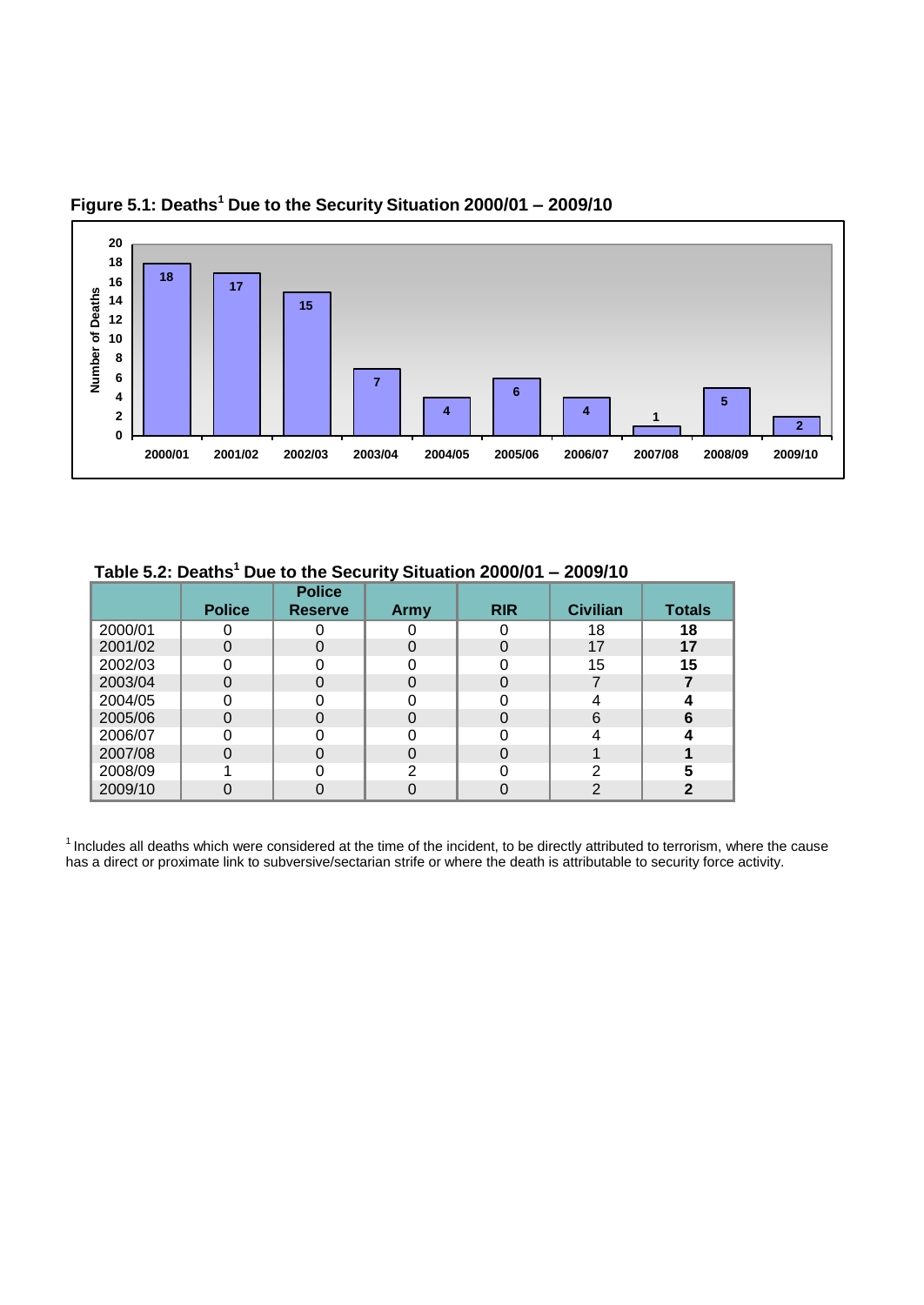

#### **Figure 5.3: Shooting and Bombing Incidents 2000/01 – 2009/10**

#### **Table 5.4: Security-Related Incidents 2000/01 – 2009/10**

|         | <b>Shooting</b>        |                  | <b>Bombings</b> <sup>2</sup> | Incendiaries <sup>3</sup> |                     |
|---------|------------------------|------------------|------------------------------|---------------------------|---------------------|
|         | Incidents <sup>1</sup> | <b>Incidents</b> | <b>Devices Used</b>          | <b>Incidents</b>          | <b>Devices Used</b> |
| 2000/01 | 331                    | 177              | 206                          |                           | 22                  |
| 2001/02 | 358                    | 318              | 407                          | 5                         | 6                   |
| 2002/03 | 348                    | 178              | 226                          | 8                         | 8                   |
| 2003/04 | 207                    | 71               | 80                           | 3                         | 3                   |
| 2004/05 | 167                    | 48               | 51                           | 29                        | 36                  |
| 2005/06 | 156                    | 81               | 103                          |                           |                     |
| 2006/07 | 58                     | 20               | 29                           | 11                        | 11                  |
| 2007/08 | 42                     | 23               | 24                           |                           | 0                   |
| 2008/09 | 54                     | 46               | 54                           | 5                         |                     |
| 2009/10 | 79                     | 50               | 54                           |                           |                     |

 $1$  The following types of shooting incidents are included: Shots fired by terrorists Shots fired by the security forces Paramilitary-style attacks involving shootings

Shots heard (and later confirmed)

<sup>2</sup> An individual bombing incident may involve one or more explosive devices. Incidents recorded include explosions and defusings (devices used). Incidents involving hoax devices, petrol bombings or incendiaries are excluded.

 $3$  Incidents recorded include explosions and defusings (devices used).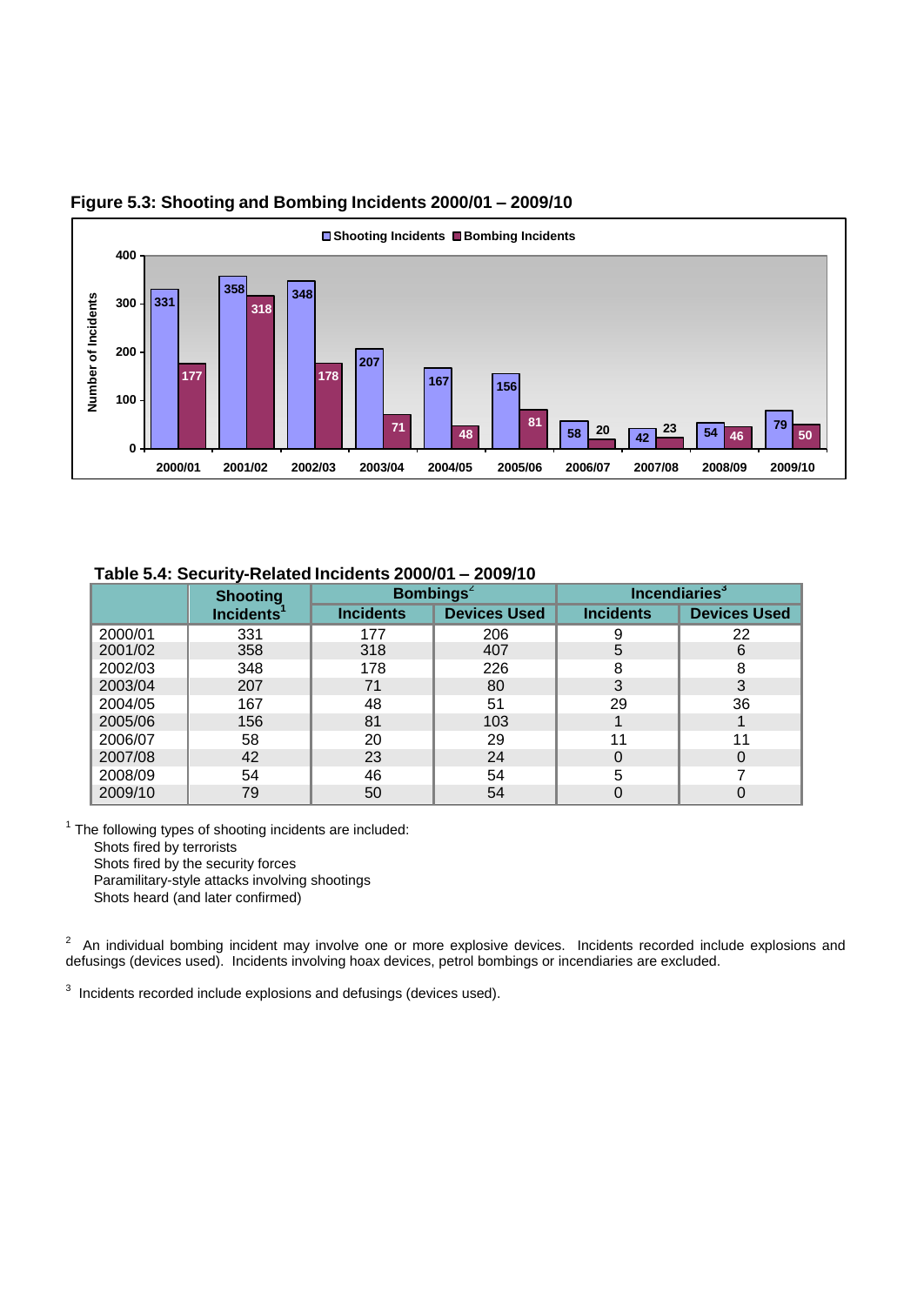

#### **Figure 5.5: Casualties as a Result of Paramilitary-style Shootings 2000/01 – 2009/10**

**Figure 5.6: Casualties as a Result of Paramilitary-style Assaults 2000/01 – 2009/10**



#### **Table 5.7: Casualties as a Result of Paramilitary-style Attacks 2000/01 – 2009/10**

|         | <b>Shootings</b> |                                               |                                                 | <b>Assaults</b> |                                        |                                          | <b>Total</b>                                      |
|---------|------------------|-----------------------------------------------|-------------------------------------------------|-----------------|----------------------------------------|------------------------------------------|---------------------------------------------------|
|         | <b>Total</b>     | <b>By</b><br><b>Loyalist</b><br><b>Groups</b> | <b>By</b><br><b>Republican</b><br><b>Groups</b> | <b>Total</b>    | By<br><b>Loyalist</b><br><b>Groups</b> | By<br><b>Republican</b><br><b>Groups</b> | <b>Casualties</b><br>(Shootings)<br>and Assaults) |
| 2000/01 | 162              | 99                                            | 63                                              | 161             | 89                                     | 72                                       | 323                                               |
| 2001/02 | 190              | 124                                           | 66                                              | 112             | 76                                     | 36                                       | 302                                               |
| 2002/03 | 165              | 110                                           | 55                                              | 144             | 94                                     | 50                                       | 309                                               |
| 2003/04 | 149              | 102                                           | 47                                              | 149             | 101                                    | 48                                       | 298                                               |
| 2004/05 | 93               | 76                                            | 17                                              | 116             | 71                                     | 45                                       | 209                                               |
| 2005/06 | 76               | 70                                            | 6                                               | 76              | 57                                     | 19                                       | 152                                               |
| 2006/07 | 26               | 14                                            | 12                                              | 48              | 36                                     | 12                                       | 74                                                |
| 2007/08 | 7                | 2                                             | 5                                               | 45              | 35                                     | 10                                       | 52                                                |
| 2008/09 | 20               | $\overline{2}$                                | 18                                              | 41              | 28                                     | 13                                       | 61                                                |
| 2009/10 | 45               |                                               | 44                                              | 82              | 69                                     | 13                                       | 127                                               |